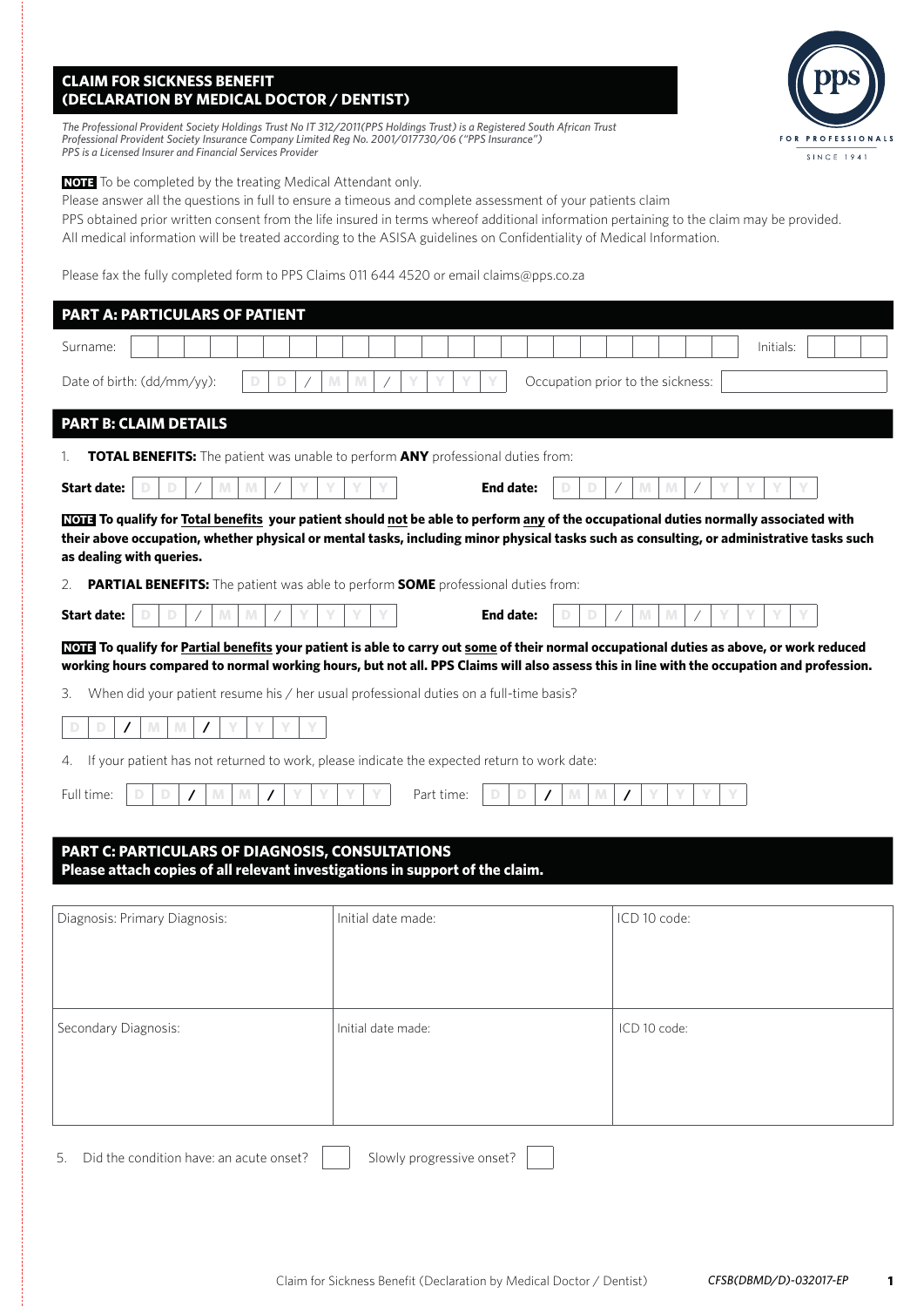|  |  |  | 6. Provide date of <i>initial consultation</i> and brief details of the <i>chronological history</i> of the condition, or sequence of events: |
|--|--|--|-----------------------------------------------------------------------------------------------------------------------------------------------|
|--|--|--|-----------------------------------------------------------------------------------------------------------------------------------------------|

#### 7. Date(s) of **follow-up consultations**:

| Not applicable:<br>Both:<br>Which side of the body is affected?<br>Left:<br>Right:<br>8.            |
|-----------------------------------------------------------------------------------------------------|
| <b>YES</b><br><b>NO</b><br>If affected, is it a dominant limb?<br>9.                                |
| Is this claim due to an injury or traumatic event?<br><b>YES</b><br><b>NO</b><br>10.                |
| If YES date of injury or event:<br>M<br>11.<br>M<br>$\prime$<br>7                                   |
| Please provide details in this regard (motorcycle accident, rugby injury, hijacking incident, etc.) |
|                                                                                                     |
|                                                                                                     |
|                                                                                                     |
| PART D: PARTICULARS OF TREATMENT; RESPONSE TO TREATMENT AND ANTICIPATED FURTHER TREATMENT           |
| YES<br>12. Was any surgery / procedure performed?<br><b>NO</b>                                      |
| Date of Surgery/Procedure:<br>M<br>M<br>$\prime$                                                    |
| If yes, provide details:                                                                            |
|                                                                                                     |
|                                                                                                     |
| Open Surgery:<br>Laparoscopic Surgery:<br>Nature of surgery:                                        |
| Were there any complications following surgery?                                                     |
|                                                                                                     |
|                                                                                                     |
|                                                                                                     |

Is **additional surgery/procedure** anticipated? If yes, provide details (i.e. dates, nature of surgery):

13. **Details of treatment** administered for current illness or claim event including medication, physiotherapy and psychotherapy :

| Name of medication/ therapy | Dose and frequency of treatment | Date commenced | Completion date |
|-----------------------------|---------------------------------|----------------|-----------------|
|                             |                                 |                |                 |
|                             |                                 |                |                 |
|                             |                                 |                |                 |
|                             |                                 |                |                 |
|                             |                                 |                |                 |
|                             |                                 |                |                 |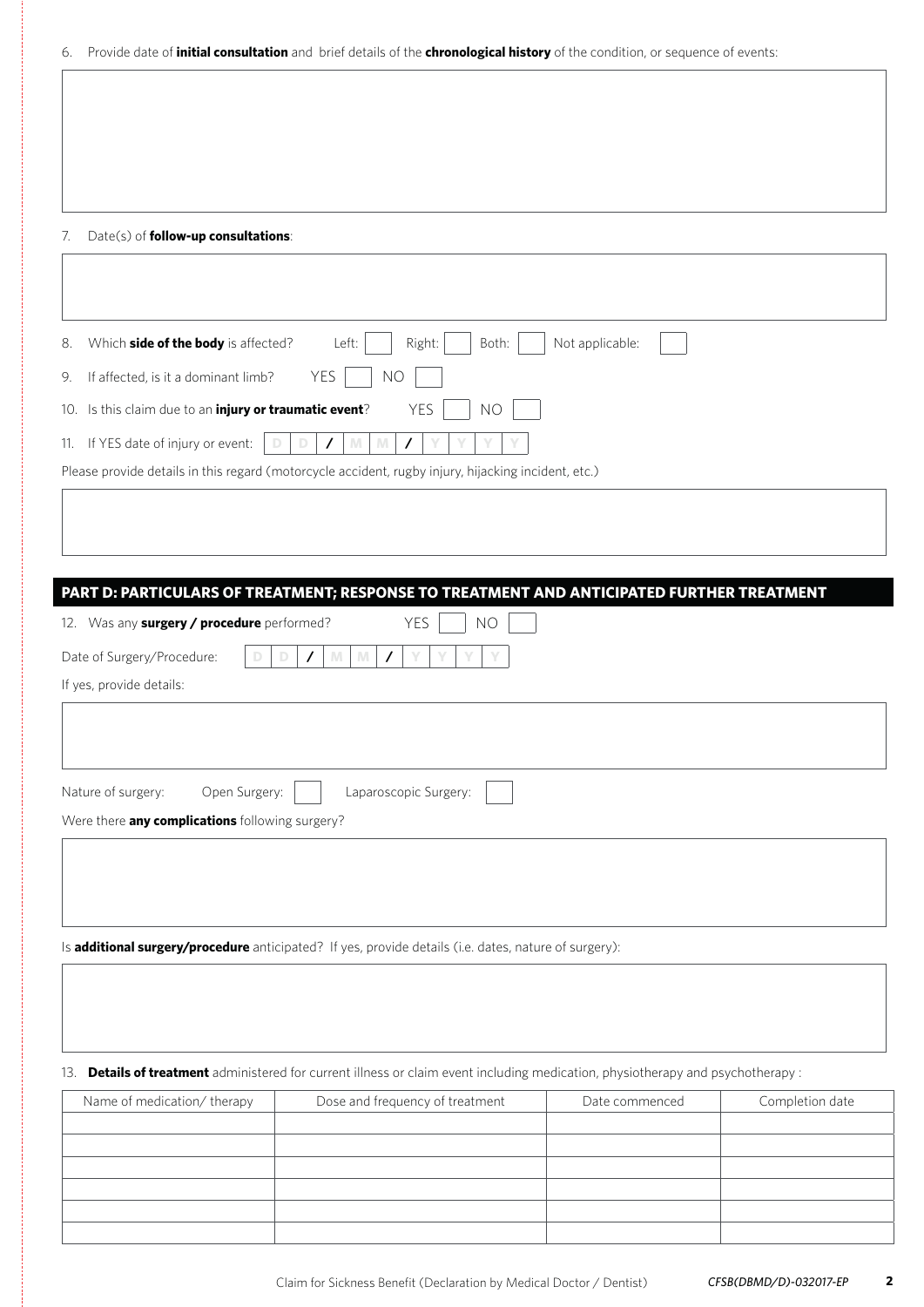|  | 14. Is/has the <b>patient been compliant</b> with any treatment prescribed? | YES     NO |  |
|--|-----------------------------------------------------------------------------|------------|--|
|--|-----------------------------------------------------------------------------|------------|--|

If not, provide comprehensive details when treatment was stopped and / or alternative treatment provided:

- 15. Provide **details of complications** in addition to the above which prolonged this incapacity beyond what can be reasonably expected for a condition of this nature?
- 16. Provide **details of Pre-disposing risk factors** e.g. raised cholesterol, hypertension, alcohol abuse which may have led to the development of this illness or claim event:

#### **PART E: GENERAL**

|  | 17. Is it possible that this diagnosis might result in any form of <b>permanent incapacity</b> ? | YES   NO |  |  |
|--|--------------------------------------------------------------------------------------------------|----------|--|--|
|--|--------------------------------------------------------------------------------------------------|----------|--|--|

If yes, please provide details?:

| 18. Are you related to this patient? | YES   NO |
|--------------------------------------|----------|
| If yes, please provide details?:     |          |

# **PART F: MEDICAL PRACTITIONER'S DETAILS**

| HPCSA Reg No:                |  |  |  |  |  |  |      | Practice No: |  |        |  |           |    |  |  |
|------------------------------|--|--|--|--|--|--|------|--------------|--|--------|--|-----------|----|--|--|
| Surname:                     |  |  |  |  |  |  |      |              |  |        |  | Initials: |    |  |  |
| Telephone No:                |  |  |  |  |  |  |      | Fax No:      |  |        |  |           |    |  |  |
| Email Address:               |  |  |  |  |  |  |      |              |  |        |  |           |    |  |  |
| Address:                     |  |  |  |  |  |  |      |              |  |        |  |           |    |  |  |
|                              |  |  |  |  |  |  |      |              |  |        |  |           |    |  |  |
|                              |  |  |  |  |  |  |      |              |  |        |  |           |    |  |  |
| Signed at                    |  |  |  |  |  |  | this |              |  | day of |  |           | 20 |  |  |
| Signature of medical doctor: |  |  |  |  |  |  |      |              |  |        |  |           |    |  |  |